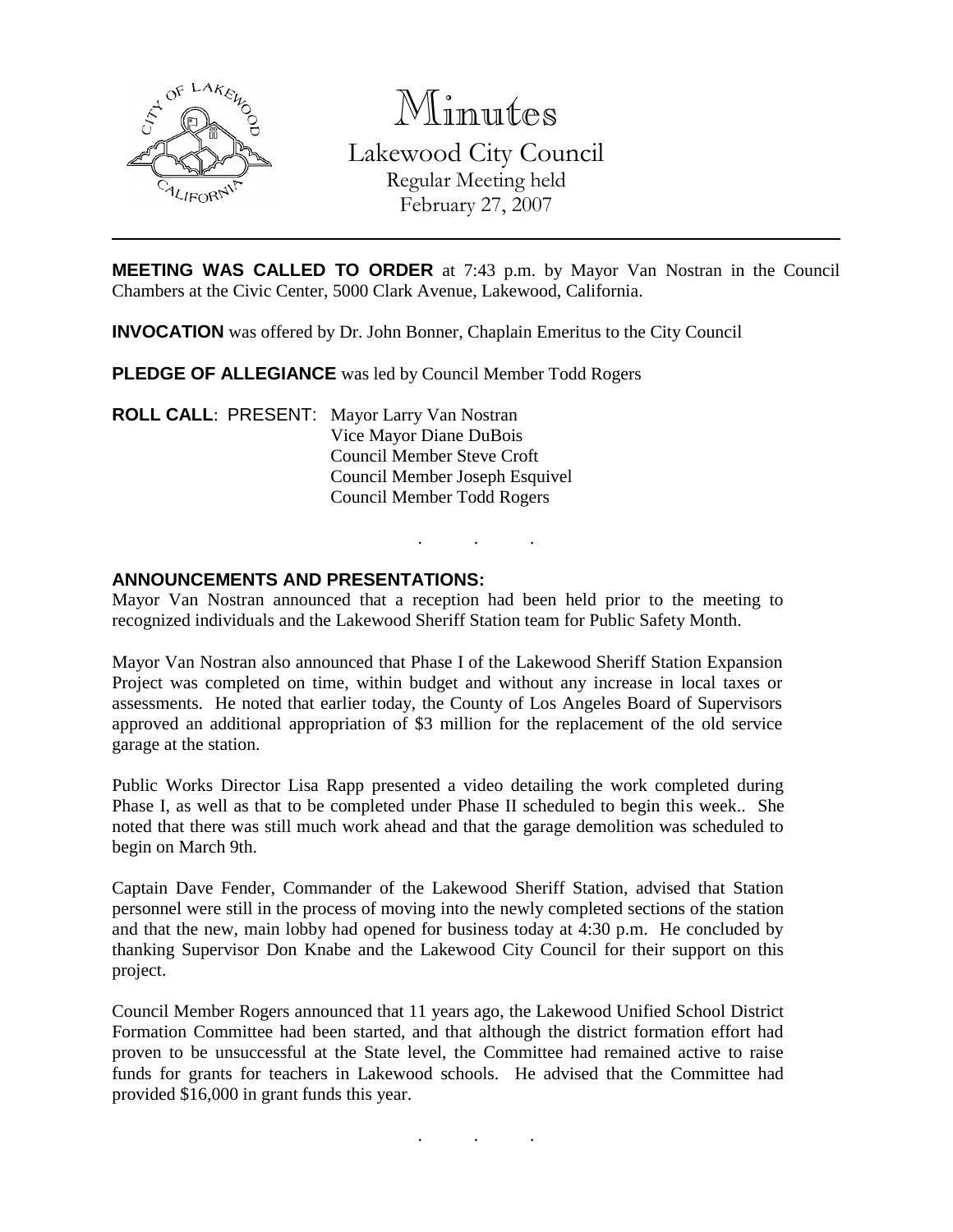## **ROUTINE ITEMS:**

VICE MAYOR DUBOIS MOVED AND COUNCIL MEMBER CROFT SECONDED TO APPROVE ROUTINE ITEMS 1 THROUGH 16.

- RI-1 Approval of Minutes of the Meetings held January 23, and February 13, 2007
- RI-2 Approval of Personnel Transactions
- RI-3 Approval of Registers of Demands
- RI-4 Approval of Meeting Reports and Authorizations Pursuant to AB1234
- RI-5 Approval of Renewal Agreement with the Long Beach Unified School District for the Regional Occupational Program (ROP)
- RI-6 Acceptance of Notice of Completion for Public Works Contract No. 05-13; Rynerson Park Picnic Shelter No. 3 Replacement Project; Pivot Group, Inc.
- RI-7 Approval of Monthly Report of Investment Transactions
- RI-8 Approval of Revised Final Contract Amount for Public Works Project No. 06-6, West San Gabriel River Parkway Nature Trail - Phase II, Belaire-West Landscape, Inc.
- RI-9 Approval for Civic Center Block Party Entertainment
- RI-10 Approval of Amended Agreement with City of Cerritos for Illuminated Pedestrian Crossing on Palo Verde Avenue at Droxford Street
- RI-11 Approval of MOU for Integrated Resources Management Group
- RI-12 Approval of Amendment to Engineering Services Agreement for Well #22 Treatment Plant Design
- RI-13 Approval of Amendment to Agreement with AESCO Technologies, Inc. for Geotechnical Construction Services
- RI-14 Approval of Amendment to Agreement with Sierra Installations, Inc. for Street Banner Marketing Program
- RI-15 Approval of Request for Time Extension on Vacation of Alley West of Hayter Avenue
- RI-16 Approval of Change Orders for Public Works Contract No. 05-10B, Weingart Senior Center Project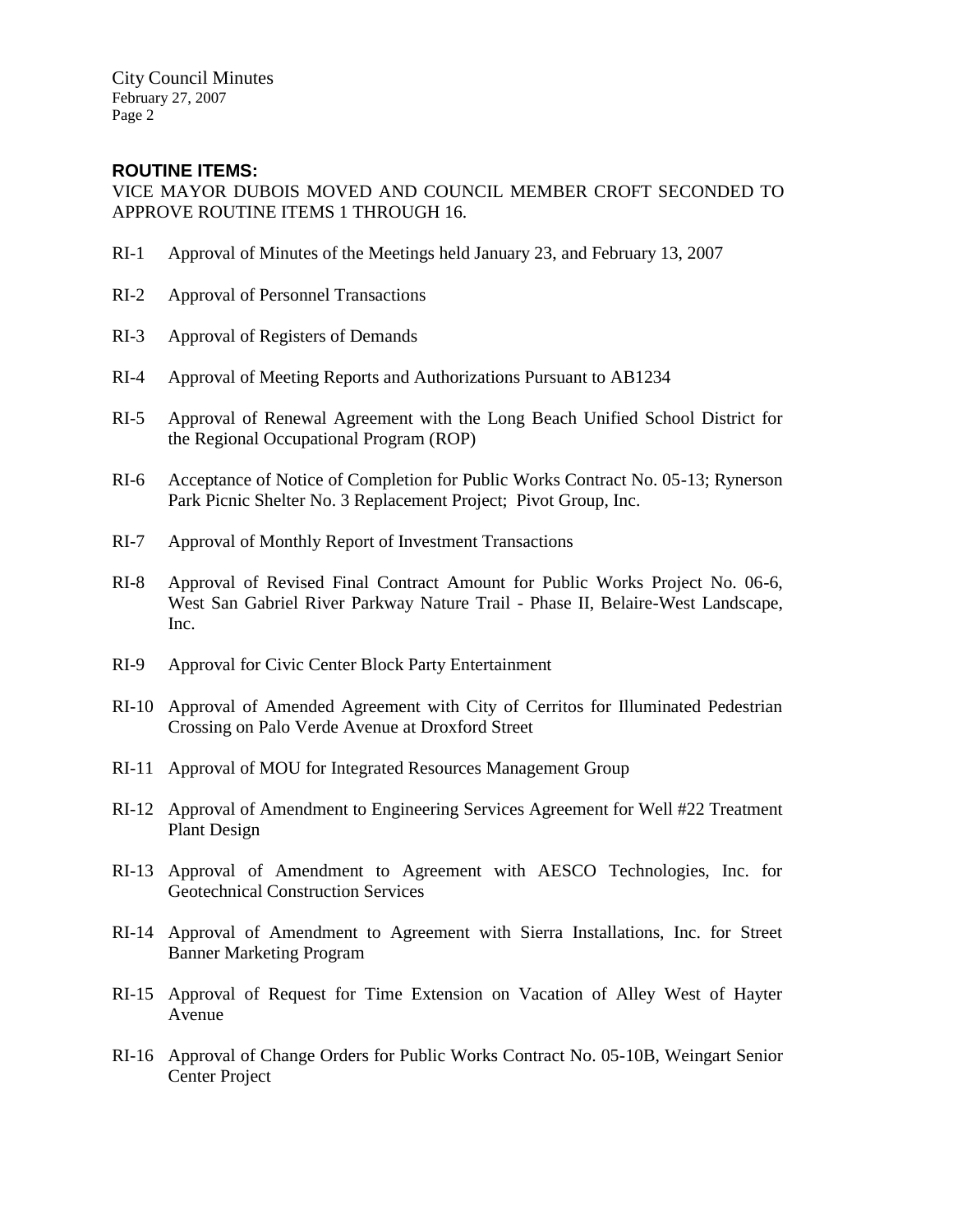### **ROUTINE ITEMS:** Continued

UPON ROLL CALL VOTE, THE MOTION WAS APPROVED:

AYES: COUNCIL MEMBERS: Esquivel, DuBois, Rogers, Croft and Van Nostran NAYS: COUNCIL MEMBERS: None

## **2.1 • APPLICATION FOR INTEGRATED WASTE MANAGEMENT BOARD GRANT**

. . .

The Director of Public Works displayed slides and gave a brief presentation based on the memo in the agenda. She stated the City had previously applied for grant funds for the use of rubberized asphalt concrete and was requesting authorization to apply for additional grant funds. It was the recommendation of staff that the City Council adopt the proposed resolution approving submittal of an application for grant funds.

RESOLUTION NO. 2007-2; A RESOLUTION OF THE CITY COUNCIL OF THE CITY OF LAKEWOOD APPROVING SUBMITTAL OF AN APPLICATION TO CALIFORNIA INTEGRATED WASTE MANAGEMENT BOARD FOR GRANT FUNDS FOR USE OF RUBBERIZED ASPHALT CONCRETE

COUNCIL MEMBER ESQUIVEL MOVED AND VICE MAYOR DUBOIS SECONDED TO ADOPT RESOLUTION NO. 2007-2. UPON ROLL CALL VOTE, THE MOTION WAS APPROVED:

AYES: COUNCIL MEMBERS: Esquivel, DuBois, Rogers, Croft and Van Nostran NAYS: COUNCIL MEMBERS: None

## **3.1 • AGREEMENT FOR HELICOPTER PATROL SERVICES WITH THE CITY OF HAWAIIAN GARDENS**

. . .

Deputy City Manager Sandi Ruyle gave a brief presentation based on the report in the agenda and stated that after leaving the program more than ten years ago, the City of Hawaiian Gardens had indicated an interest in re-joining the Sky Knight helicopter patrol program. The proposed agreement would establish the participation level percentage paid by Hawaiian Gardens and their share of the capital cost of the equipment. It was the recommendation of staff that the City Council approve a contract for Reimbursement for Helicopter Patrol Services with the City of Hawaiian Gardens, contingent on action to approve by the Hawaiian Gardens City Council.

Captain Dave Fender reported that the Hawaiian Gardens City Council had taken action tonight to approve the contract. He stated that Sky Knight's ability to respond quickly was a great tool for law enforcement.

Vice Mayor DuBois commended Captain Fender for continuing to be an advocate for the Sky Knight program.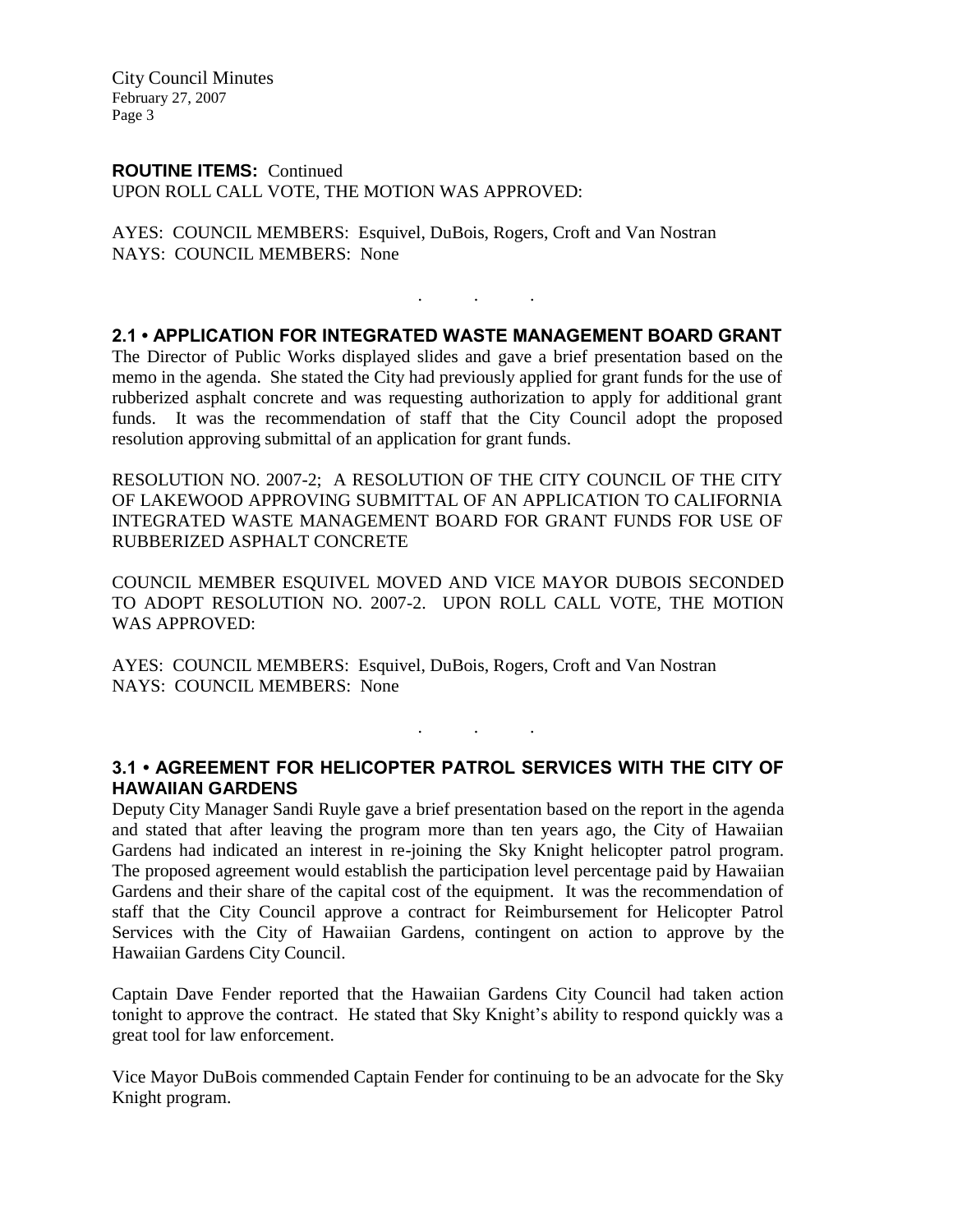#### **3.1 • AGREEMENT FOR HELICOPTER PATROL SERVICES WITH THE CITY OF HAWAIIAN GARDENS** - Continued

COUNCIL MEMBER ROGERS MOVED AND VICE MAYOR DUBOIS SECONDED TO APPROVE STAFF'S RECOMMENDATION. UPON ROLL CALL VOTE, THE MOTION WAS APPROVED:

AYES: COUNCIL MEMBERS: Esquivel, DuBois, Rogers, Croft and Van Nostran NAYS: COUNCIL MEMBERS: None

## **3.2 • RESIDENTIAL STREET REHAB 2006, ACCEPTANCE OF NOTICE OF COMPLETION FOR PUBLIC WORKS CONTRACT NO. 06-7, SILVIA CONSTRUCTION**

. . .

The Director of Public Works displayed slides and gave a brief presentation based on the memo in the agenda. She stated that the recently completed project had provided for the resurfacing of 20 miles of residential streets, three residential alleys and 36th Street with rubberized asphalt concrete. She reviewed the areas of the City where resurfacing was completed and the projected timetable for the remaining areas, noting that resurfacing of City streets was 80 percent complete. It was the recommendation of staff that the City Council accept the work of Silvia Construction, Inc., in the amount of \$3,428,166.75.

COUNCIL MEMBER ESQUIVEL MOVED AND COUNCIL MEMBER CROFT SECONDED TO APPROVE STAFF'S RECOMMENDATION. UPON ROLL CALL VOTE, THE MOTION WAS APPROVED:

AYES: COUNCIL MEMBERS: Esquivel, DuBois, Rogers, Croft and Van Nostran NAYS: COUNCIL MEMBERS: None

# **3.3 • AGREEMENT WITH STATE OF CALIFORNIA FOR MAINTENANCE AGREEMENT FOR CITY MONUMENT SIGNS ON LAKEWOOD BOULEVARD**

. . .

The Director of Public Works displayed slides and gave a brief presentation based on the memo in the agenda. She reported that five new City monument signs had been installed across the City and that staff was waiting for final approval from CalTrans to install two additional signs along Lakewood Boulevard. It was the recommendation of staff that the City Council ratify an agreement with the California Department of Transportation for Maintenance of an Area within State Highway Right of Way, Permit No. 707-NAD-0165.

COUNCIL MEMBER ROGERS MOVED AND COUNCIL MEMBER ESQUIVEL SECONDED TO APPROVE STAFF'S RECOMMENDATION. UPON ROLL CALL VOTE, THE MOTION WAS APPROVED:

AYES: COUNCIL MEMBERS: Esquivel, DuBois, Rogers, Croft and Van Nostran NAYS: COUNCIL MEMBERS: None

. . .